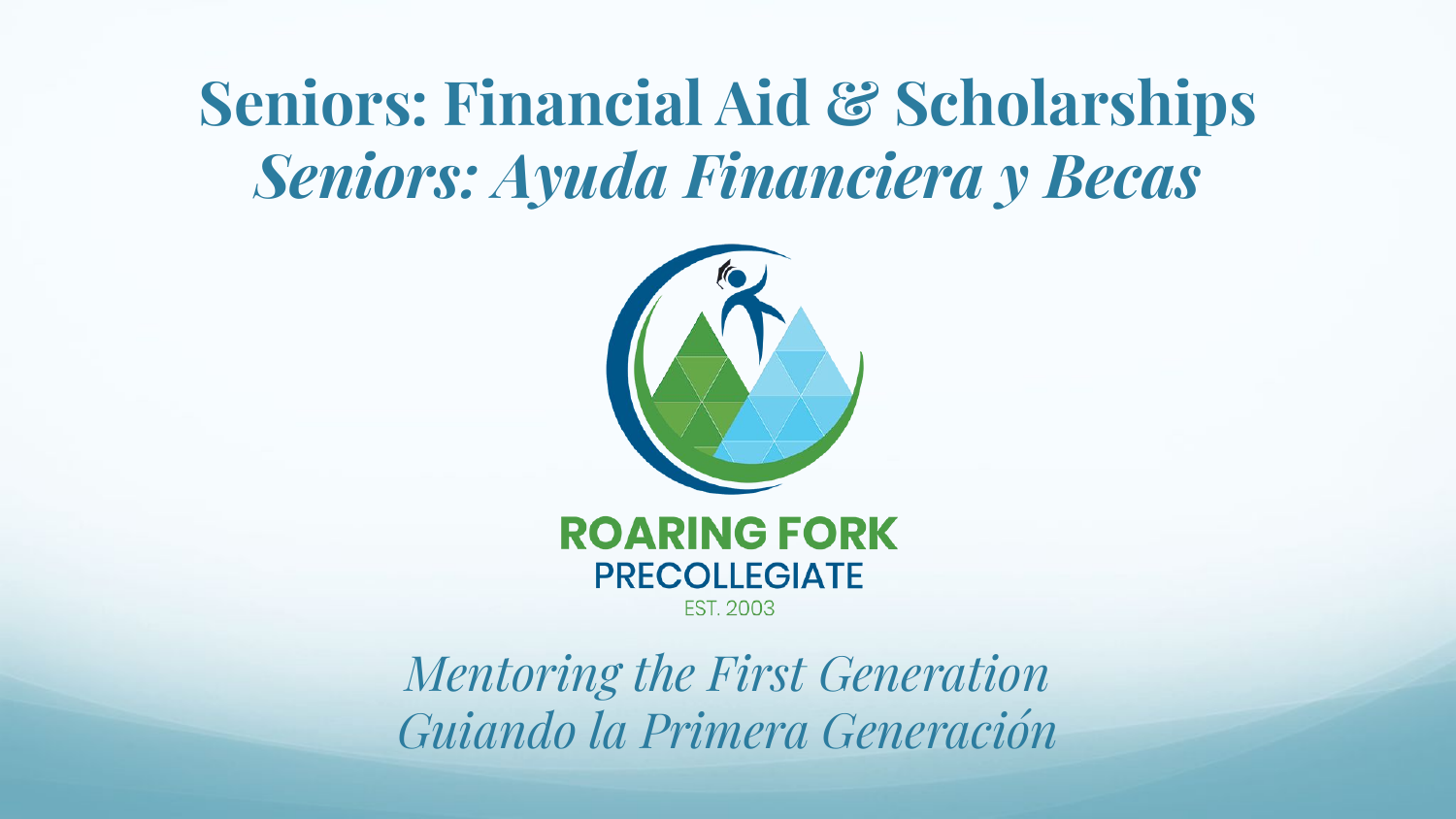## Success So Far!

### **100% of PreCollegiate Seniors have been accepted to a Four-Year College!!!**

*¡100% de nuestros Seniors han sido aceptados a universidades de 4 años!*

**So far, the 44 PreCollegiate Seniors have received over 120 acceptance letters!!!**

*¡Entre los 44 Seniors de PreCollegiate han recibido mas de 120 cartas de admision!*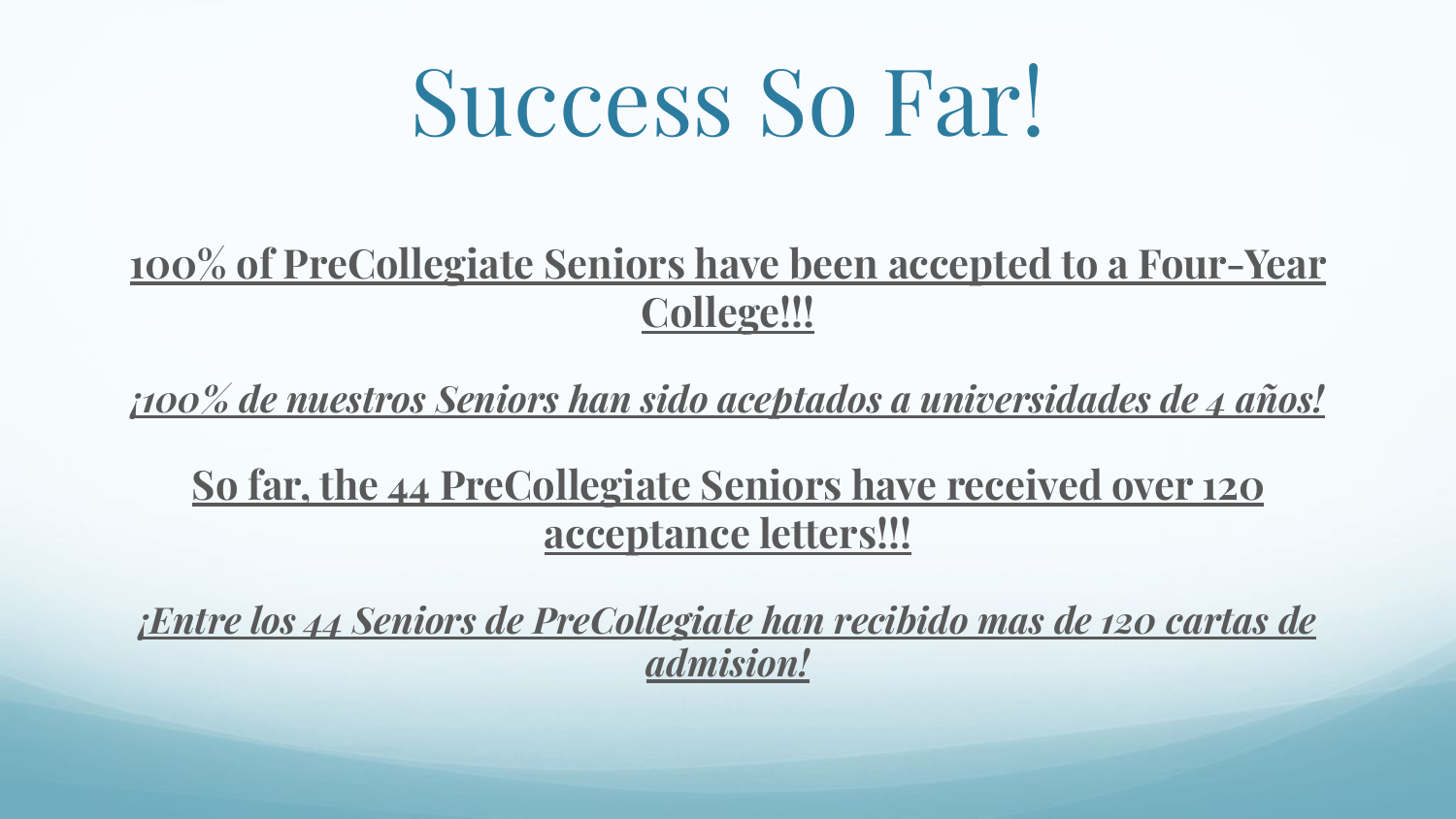How do I Pay for My Child's Education? *¿Cómo Pagaré por la Educación de mi Hijo?*

**Federal Aid (FAFSA) State Aid (COF) Institutional Aid Gift Aid** (FREE money) ●**Scholarships**

●**Grants**

**Self-help**

- ●**Employment**
- ●**Loans** (must be paid back)

**Ayuda Federal (FAFSA) Ayuda Estatal (COF) Ayuda de la Universidad Ayuda Regalada** (dinero GRATIS) ●**Becas** ●**Donación Ayuda Propia** ●**Empleo**

●**Préstamos** (tienen que ser pagados)

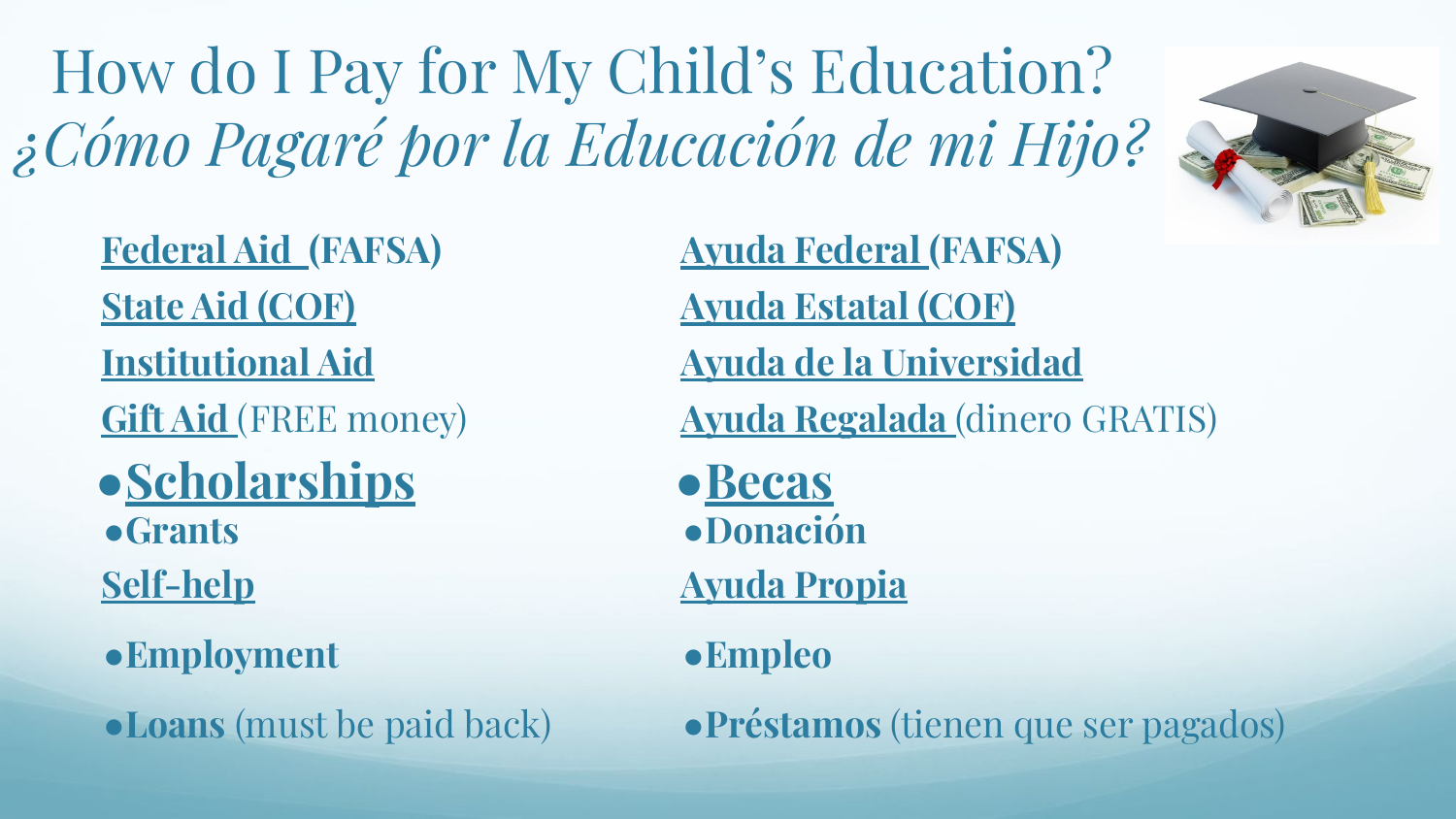#### Dear

Congratulations on your admission to College! On behalf of the University, I am pleased to offer you financial assistance for the 2012-2013 academic year.

Your award is as follows:

| Source:                                 | Fall   | Spring | Total  |
|-----------------------------------------|--------|--------|--------|
| College Grant                           | 11.750 | 11.750 | 23,500 |
| College Scholarship                     | 3.500  | 3.500  | 7.000  |
| <b>Federal Perkins Loan</b>             | 500    | 500    | 1.000  |
| Federal Direct Subsidized Stafford Loan | 1.750  | 1.750  | 3.500  |
| Fed. Direct Unsubsidized Stafford Loan  | 1.000  | 1.000  | 2.000  |
| Fed. Work Study Opportunity             | 1.000  | 1.000  | 2.000  |
| Total Awards:                           | 19,500 | 19,500 | 39,000 |
|                                         |        |        |        |

Please note that you will need to provide the following documents to our office as soon as possible in order to finalize your award:

> Award Acceptance Agreement (enclosed) Student Statement of Non-filing Parent IRS transcript

Your financial aid offer is based on your reporting that other members of your family will be attending undergraduate or graduate school at least half time during 2012-2013. You may be required to provide document his/her enrollment. Please notify our office of any changes in enrollment plans.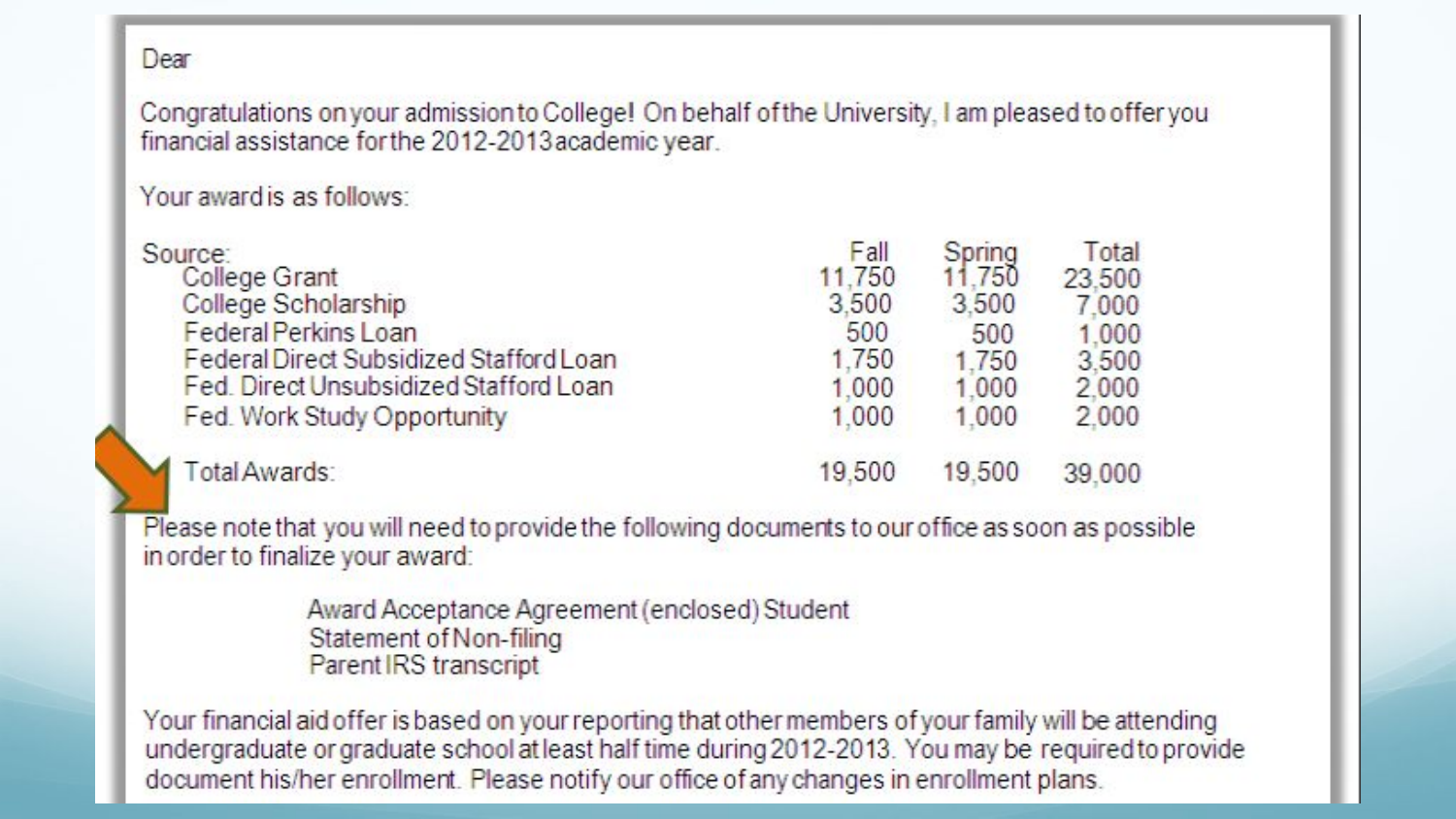### Financial Aid Template *Explicación de Finanzas Estudiantiles*

| <b>COLLEGE COSTS</b>        | <b>Trinity</b> | <b>Mesa</b>  |
|-----------------------------|----------------|--------------|
| Tuition                     | 39560          | 6797         |
| Room/Board                  | 12754          | 9996         |
| Books (est.)                | 1000           | 1560         |
| Trans (est.)                | 1400           | 1404         |
| Personal                    | 1300           | 1300         |
| <b>Cost of Attendance</b>   | 56014          | 21057        |
| <b>EFC</b>                  | 8,000          | 8000         |
| <b>Total NEED</b>           | 48,014         | 13,057       |
| <b>FINANCIAL AID</b>        |                |              |
| Grant (from college)        | 14235          | $\mathbf{O}$ |
| Merit (from college)        | 24500          | 6797         |
| Work Study                  | $\theta$       | $\mathbf{O}$ |
| Pell                        | $\theta$       | $\theta$     |
| <b>TOTAL AID</b>            | 43,735         | 11,797       |
| <b>TOTAL GAP</b>            | 9,279          | 6,260        |
| <b>Scholarships (local)</b> | 5000           | 5000         |
| <b>LOANS</b>                |                |              |
| Subsidized Loan (+Perkins)  | $\mathbf{O}$   | $\mathbf{O}$ |
| <b>Unsubsidized Loan</b>    | $\mathbf{O}$   | $\mathbf{O}$ |
| <b>STUDENT DEBT</b>         | $\mathbf 0$    | $\mathbf{O}$ |
| <b>FINAL COST</b>           | 4,279          | 1,260        |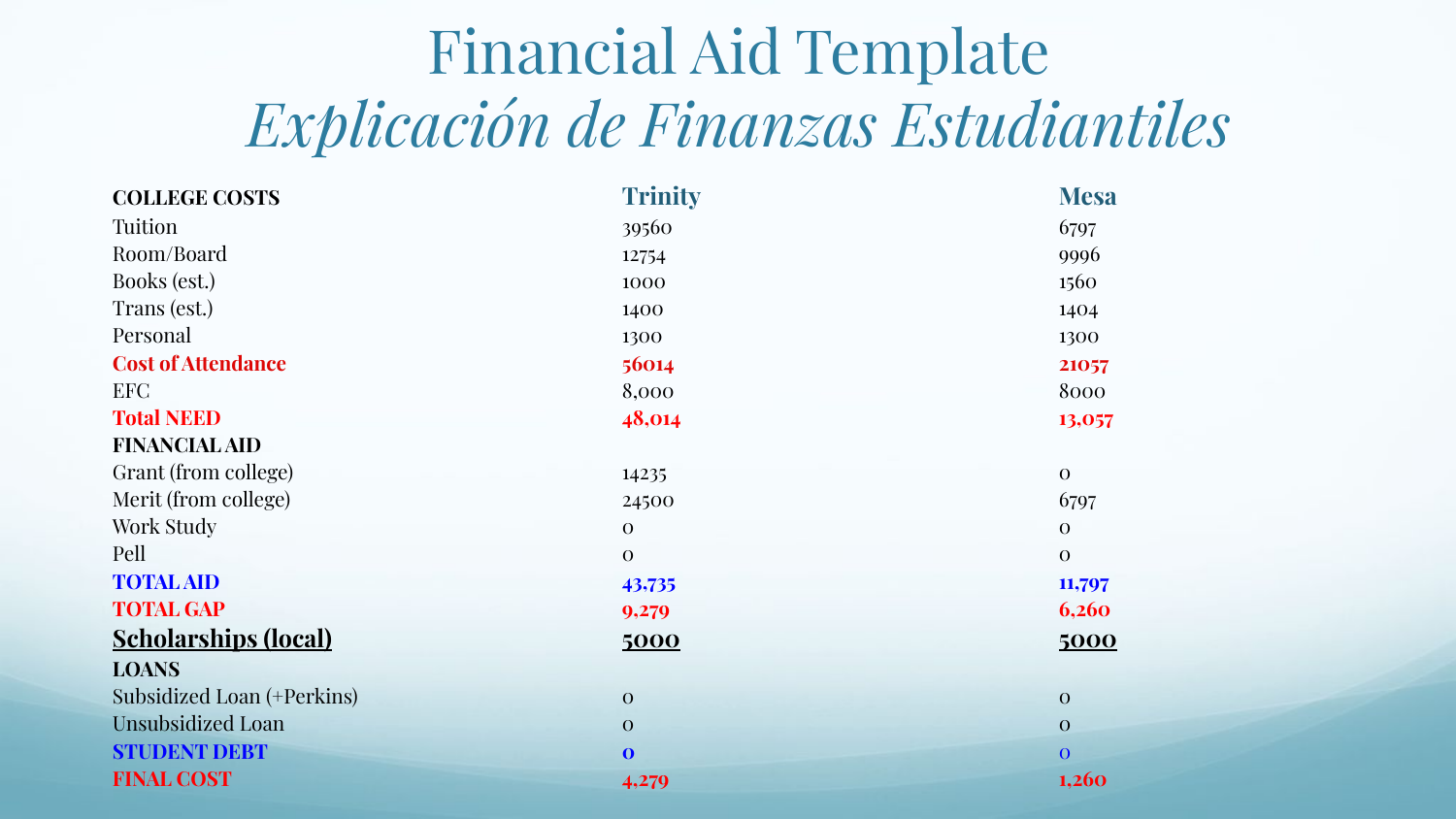# **COA-EFC=NEED NEED-AID=GAP**

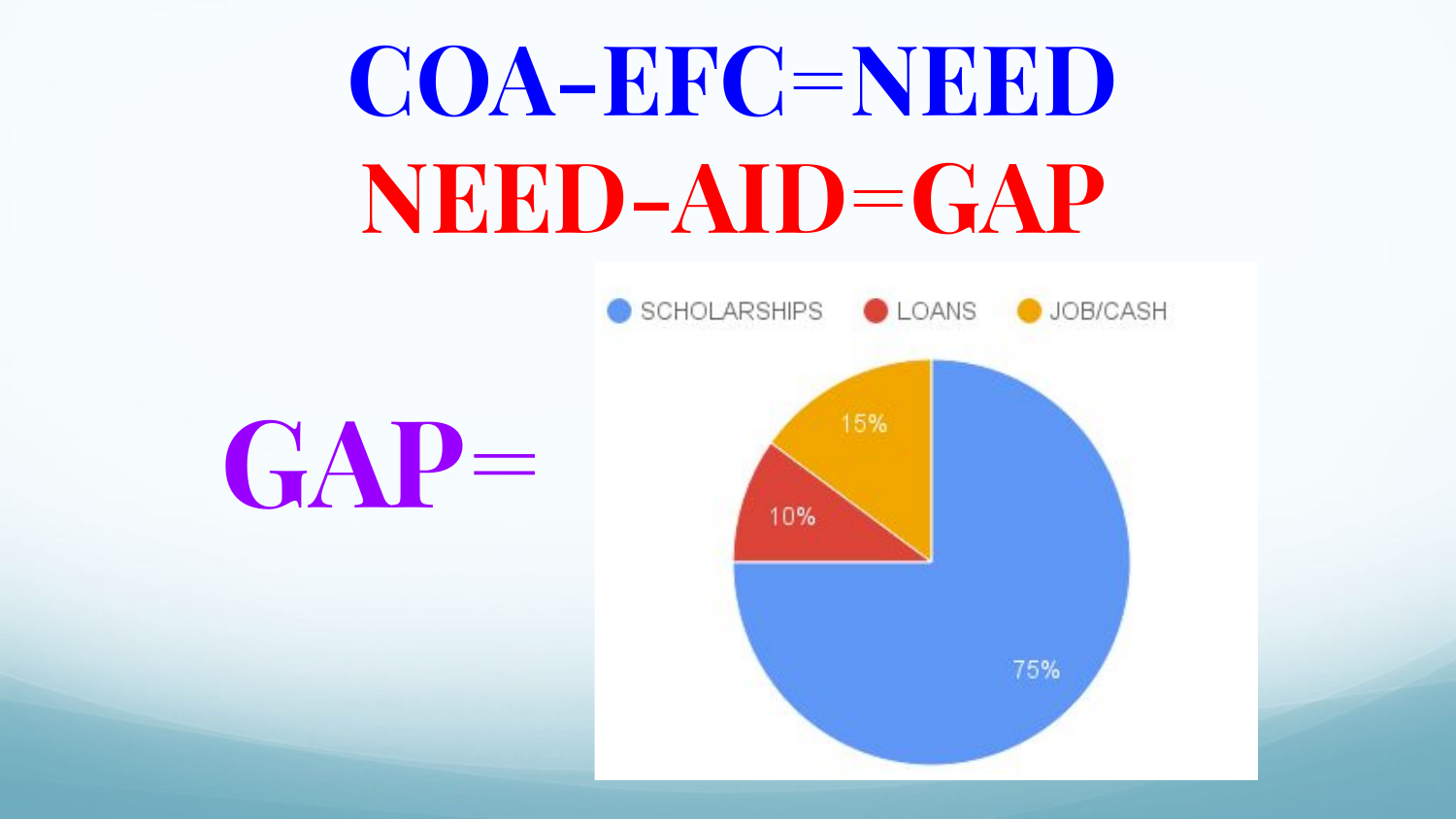

## What is a Scholarship? *¿Que es una Beca?*

- **• Scholarships are monetary gifts given to a student to help pay for his or her education.**
- **• Scholarships are not required to be repaid, like a loan is, but may have requirements to maintain eligibility, such as keeping a certain GPA, meeting with an advisor, or delivering a report or project.**
- **• There are thousands of scholarships with very different award criteria and may be based on specific academic achievement (merit-based), due to financial circumstances (need based) or based on personal interests or achievement.**
- **• Scholarships are hugely important-it is like getting FREE money for your education!**
- **● Becas son regalos en forma de dinero que son dados a estudiantes para ayudarles a pagar por su educación.**
- **● Su estudiante no tiene que regresar el dinero a quienes se lo regalaron, como los préstamos. Pero si podrá ver requisitos para mantener la beca como tener un cierto promedio, estar en contacto con el donador, o hacerles proyectos o reportes.**
- **● Hay miles de becas y todas son para diferentes tipos de estudiantes. Hay becas basadas en calificaciones, dificultades financieras, o intereses personales o carreras de interés para su estudiante.**
- **● Las becas son sumamente importantes! Es dinero GRATIS para la universidad!**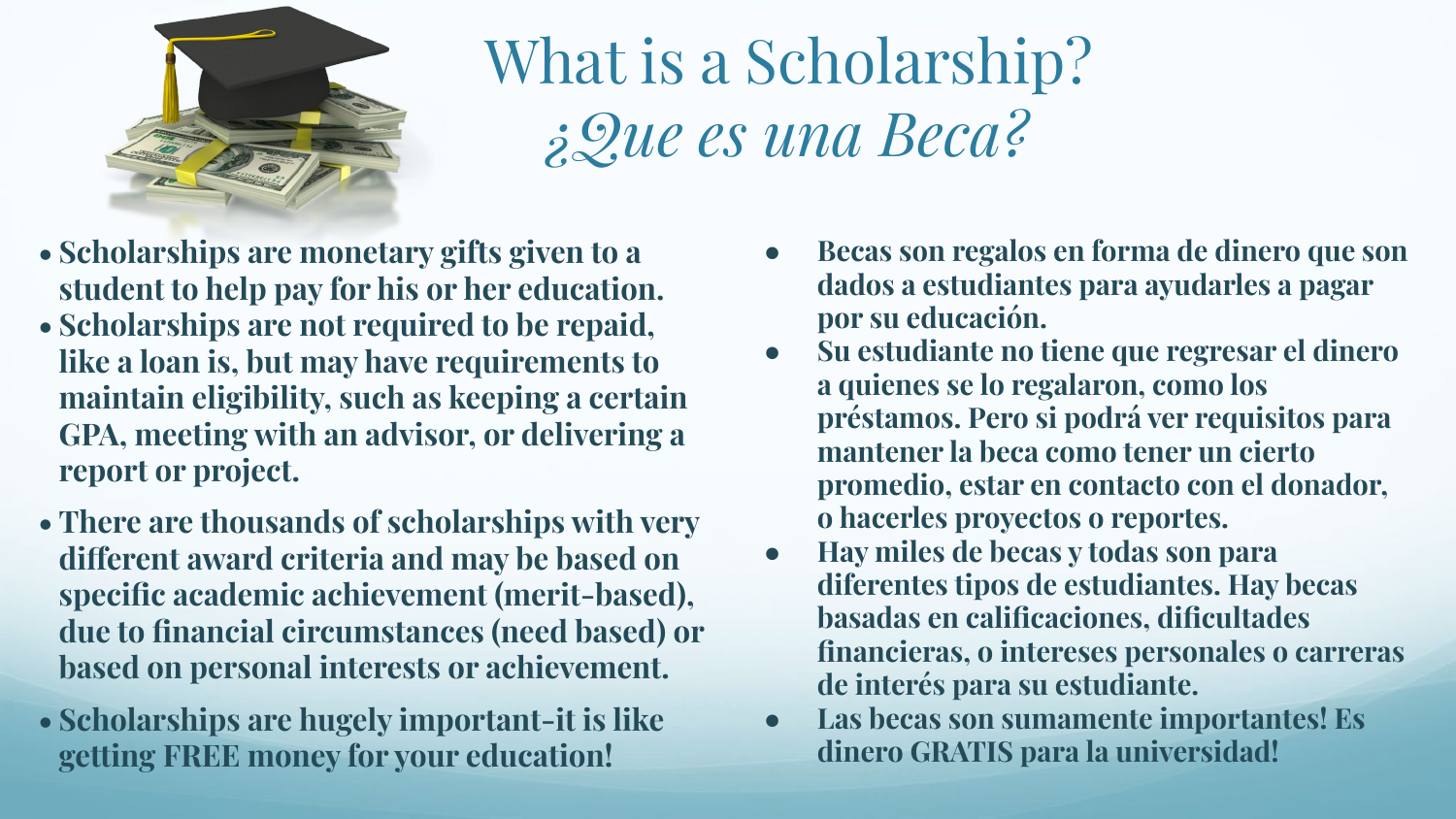

- •Community Service
- $\bullet$  GPA
- Major specific
- •Fundraising events (e.g. golf tournaments, silent auctions, dinners, etc.)
- •Transcripts every semester/year
- •FAFSA
- Thank you letters
- •Reapplying

## Scholarship Requirements *Requisitos para Becas*

- Servicio a la comunidad
- GPA (promedio)
- Carrera especifica
- Eventos de recaudación de fondos (e.g. torneos de golf, subastas, cenas, etc.)
- Boleta de calificaciones cada semestre/año
- FAFSA
- Cartas de agradecimiento
- Volver a aplicar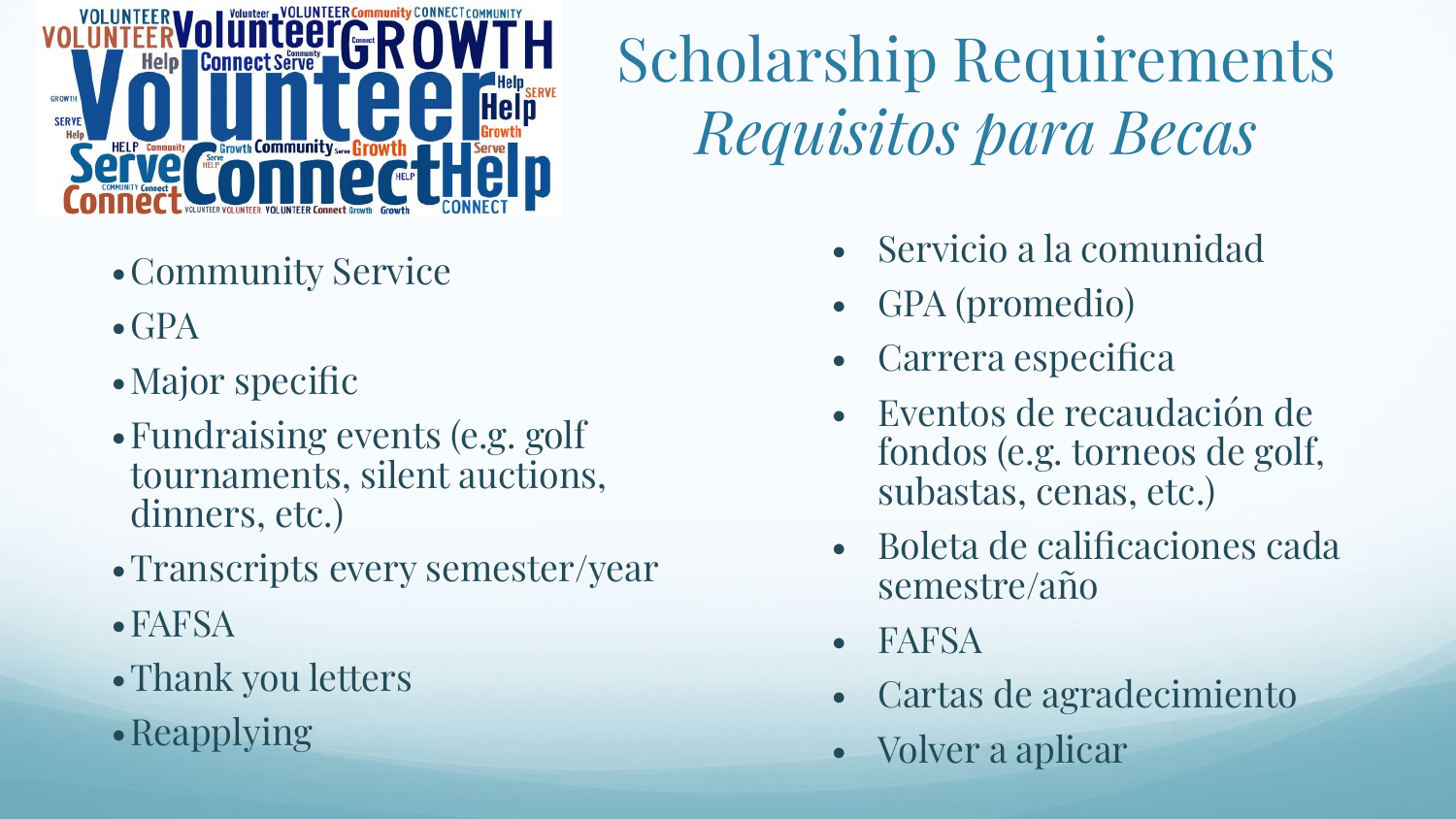How do I find Scholarships? *¿Como puedo encontrar Becas?*

- Internet research
- •High School Counseling office/website
- PreCollegiate Resources
- •Talk to organizations or activities you are involved with
- Investigación en la red La oficina de la consejera de cada preparatoria o sus paginas de web
	- Recursos de PreCollegiate
- Conversar con organizaciones/actividades en cuales esté involucrado su estudiante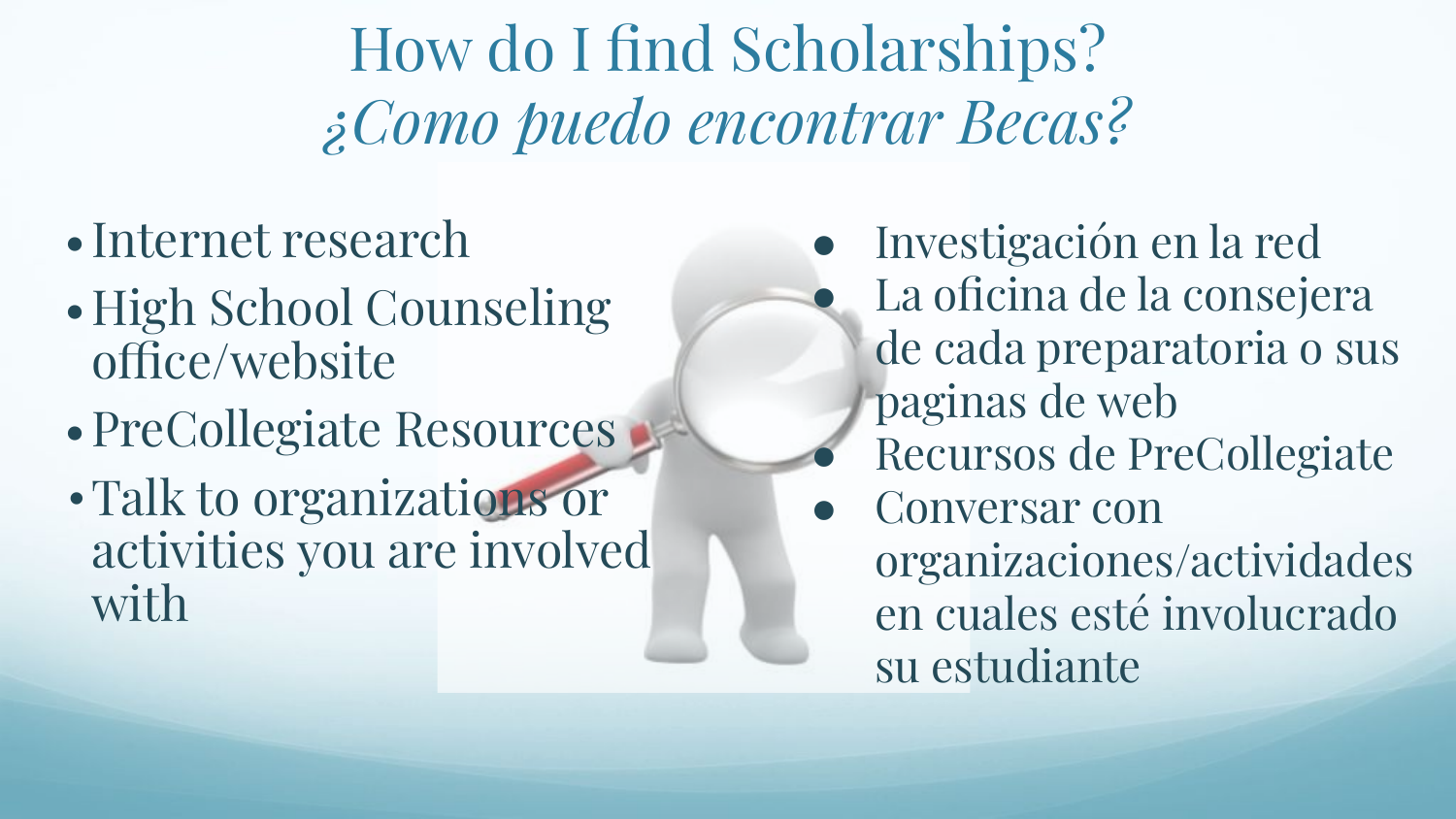

#### **Glenwood Springs High School:**

- Counselors
- General Application
- Check Scholarship Box
- Check Green Wall

#### **Roaring Fork High School:**

- **Counselors**
- **Futures Page**
- General Application

#### **Basalt High School:**

College Counselor **Online General Application** 

#### **Glenwood Springs High School:**

- Consejeras
- Aplicación General
- Revisar la caja de Becas
- Revisar la Hoja Verde

#### **Roaring Fork High School:**

- Consejeras
- Pagina de web: "Futures Page"
- Aplicación General

#### **Basalt High School:**

- Consejera de Universidades
- Aplicación General en la Red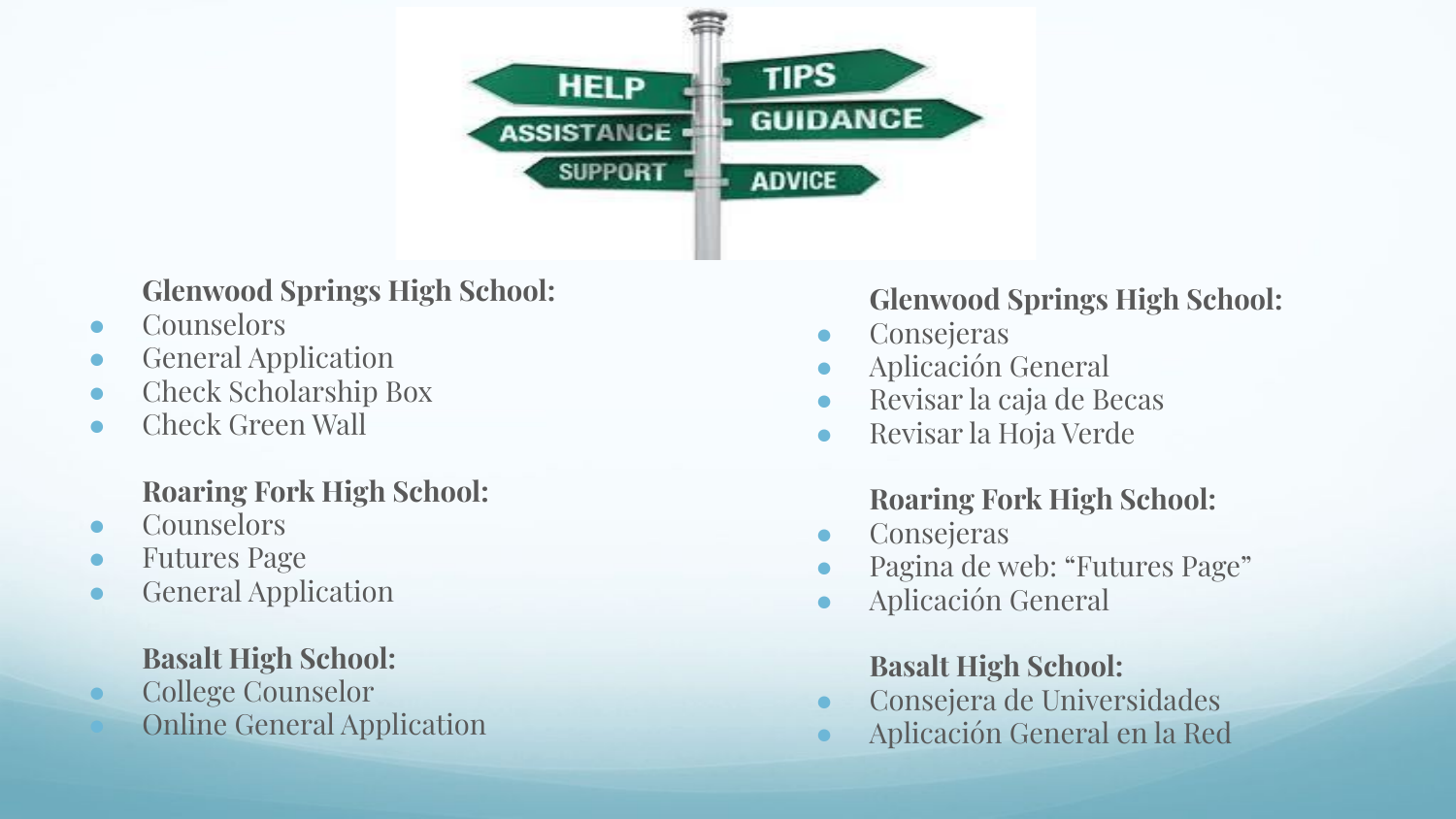Online Scholarship Resources *Recursos en la Red*

**•Big Future (College Board) •College in Colorado •Fast Web •Federal Student Aid •Scholar Snapp •Find Tuition •Scholarship Monkey •Scholly**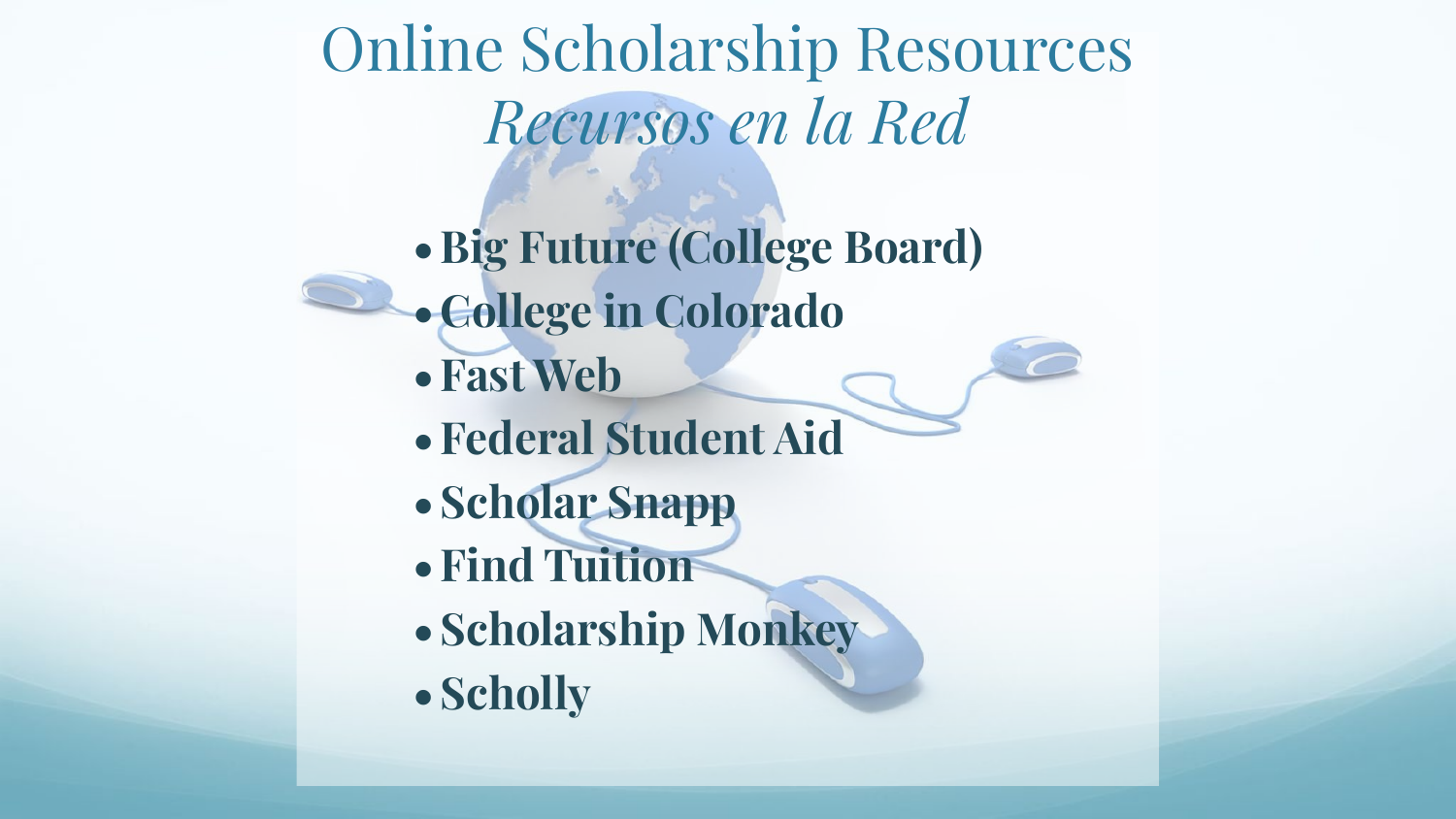Do Not Trust! *¡No Confies!*

- Request any sort of Fee
- **Credit Card Number**
- Contests Requesting Personal Information
- Sweepstakes Scholarships-you won't be awarded a scholarship you didn't apply for



- Piden cualquier tipo de **Cuota**
- Numeros de Targeta de **Credito**
- Concursos pidiendo Información Personal
- Sorteos de Becas-Su estudiante no ganara becas a cuales no aplico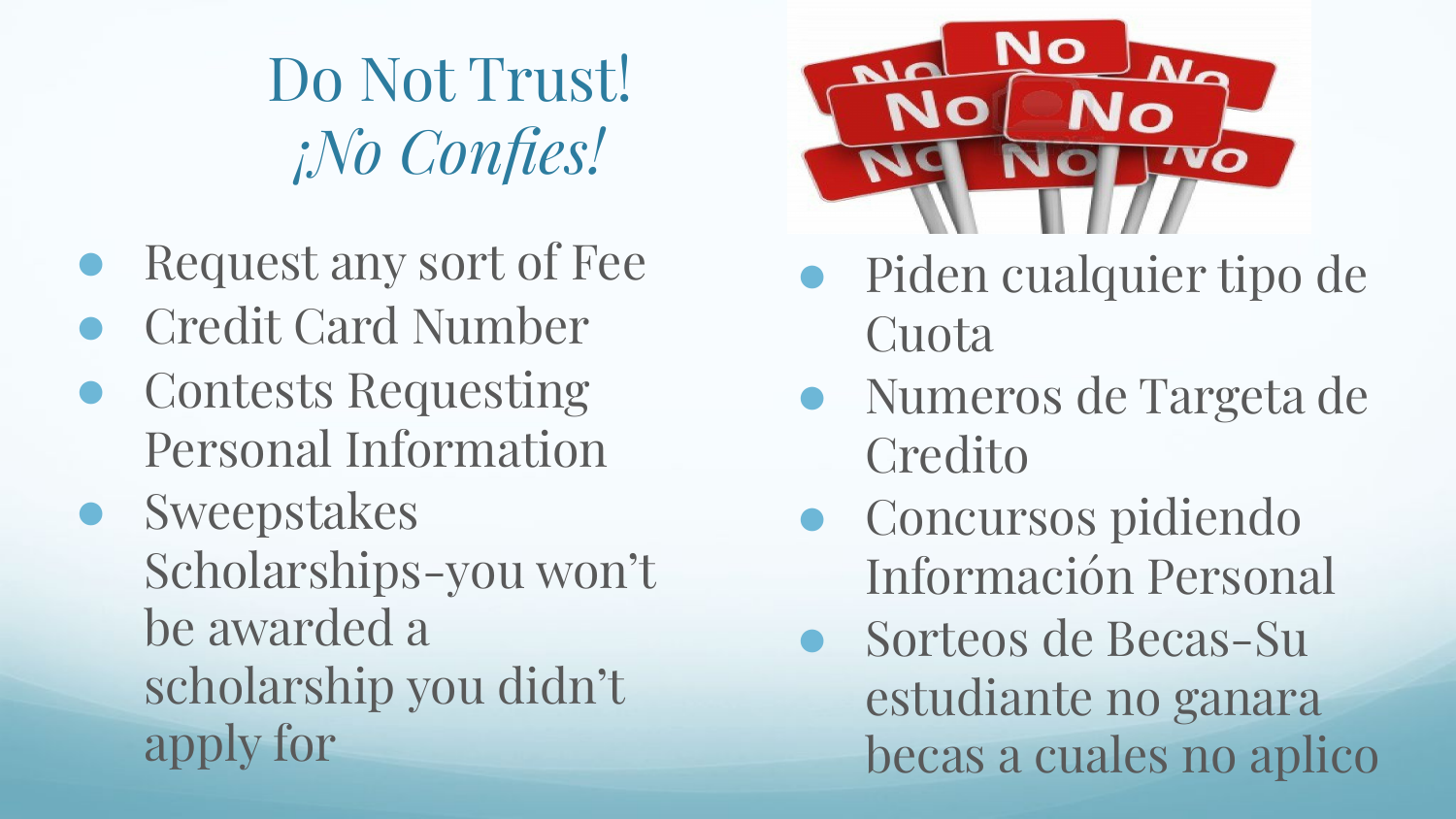# Local/Locales

- O **Trashmasters**
- O **L.S. Wood Charitable Trust**
- O **Hot Springs Pool**
- O **Rotary Club**
- O **Aspen Thrift Shop**
- O **Colorado Masons**
- O **Alpine Bank**
- O **Aspen Community Foundation**
- O **Valley View Hospital**
- O **Association of Realtors**
- O **Aspen Orthopaedic Associates**
- O **Buddy Program**

# State/Estatales

- **LAEF (Denver)**
- **Boettcher Foundation**
- **The Denver Foundation**
- **Colorado Women's Education Foundation Scholarship**
- **Daniels Fund**
- **Greenhouse Scholars**
- • **CESDA**

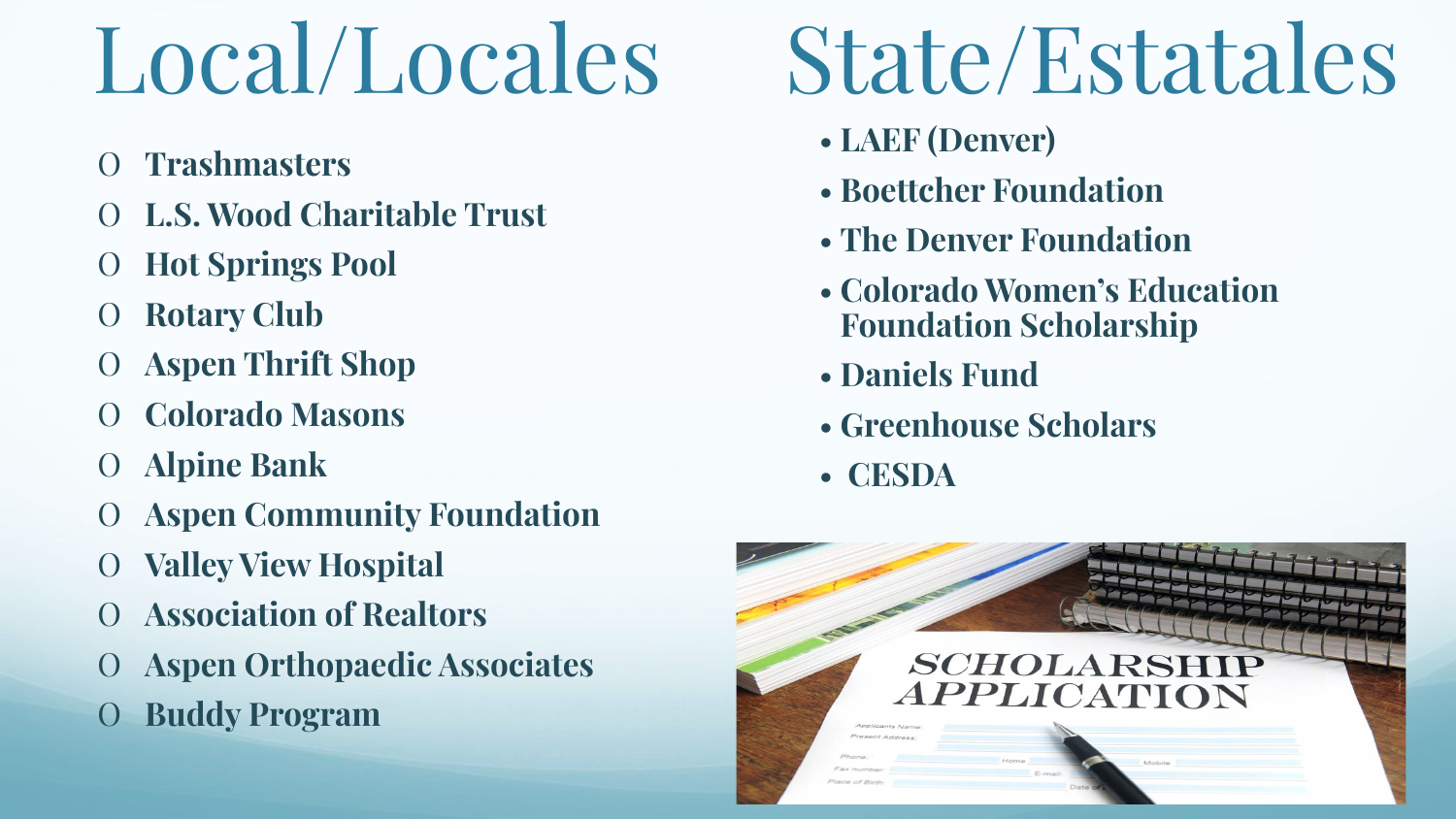### After the First Year *Después Del Primer Año*

- **• Many local scholarships are not "renewable": meaning that they are only good for one year.**
- **• Once on campus in the FALL, students should locate the school's scholarship office, and speak with their academic advisor about scholarship opportunities within their major or do internet research connected to their personal and academic interests.**
- **• Students should also reach out to their old high school counselor or to PreCollegiate to talk about other opportunities or for renewable scholarships.**
- **• Remember: HAVE A PLAN! All scholarships have DEADLINES and many may be early!**
- **•Muchas becas locales son solamente para un año**
- **•Al llegar a la universidad en el otoño los estudiantes deberían ir con la consejera académica sobre oportunidades para becas dentro del programa de estudio o interés de su estudiante.**
- **•Los estudiantes también deberían contactar a sus consejeros de la high school o a PreCollegiate para platicar sobre oportunidades de becas que puedan renovar para otro año.**
- **•Recuerda: ¡Ten un plan! ¡Todas las becas tienen fecha de entrega, y muchas pueden ser tempranas!**